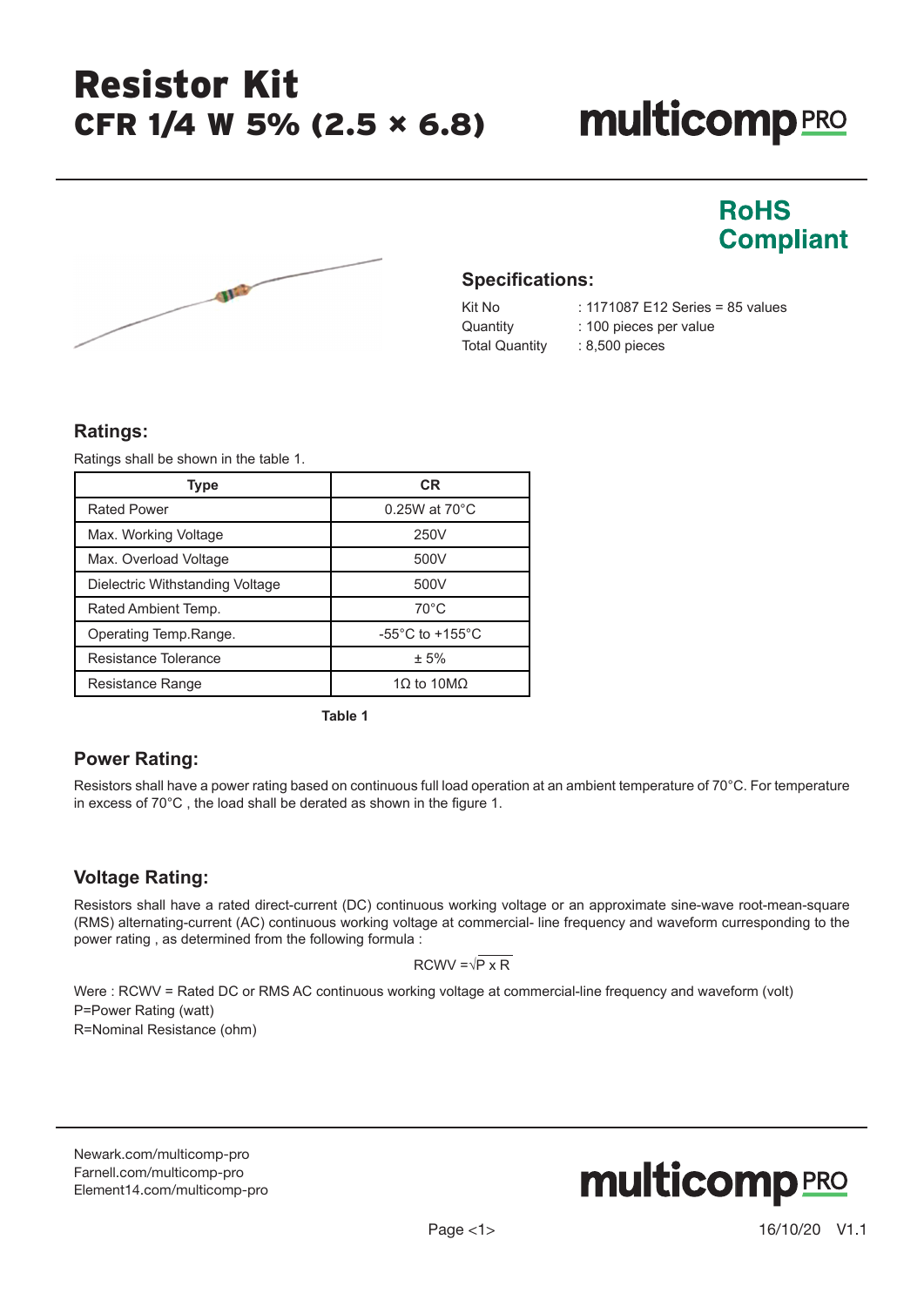# **multicomp**PRO

In no case shall the rated DC or RMS AC continuous working voltage be greater than the applicable maximum value.



**Figure 1**

#### **Nominal Resistance :**

Effective figures of nominal resistance shall be in accordance with E-12 series, and resistance tolerance shall be shown by table 1.

#### **Construction:**



| No.            | <b>Name</b>      | <b>Material</b>                       |
|----------------|------------------|---------------------------------------|
|                | Basic Body       | Rod Type Ceramics                     |
| $\mathfrak{p}$ | Resistance Film  | Carbon Film                           |
| 3              | End Cap          | Steel (Tin plated iron surface)       |
| 4              | <b>Lead Wire</b> | Annealed copper wire coated with tin  |
| 5              | Joint            | By welding                            |
| 6              | Coating          | Insulated epoxy resin (Colour: Beige) |
|                | Color Code       | Epoxy Resin                           |

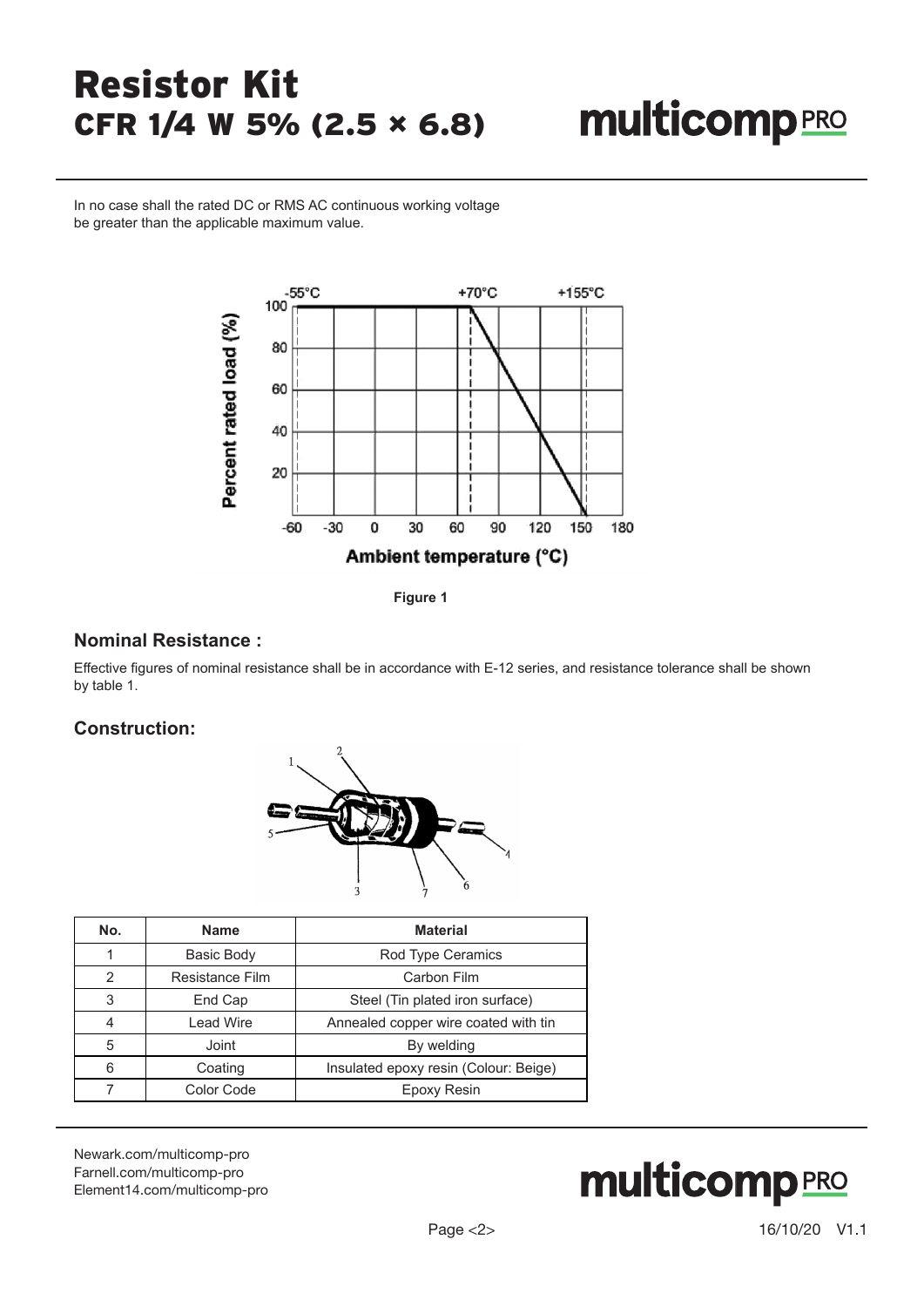# **multicomp**PRO

#### **Coated Type Kit Resistors (CFR)**

#### **Characteristics:**

| <b>Characteristics</b>                       | Limits                                                                                                 |                                                                 | <b>Test Methods</b><br>(JIS C 5201-1)                                                                                                                                                                                                                                                                                                                                                                                  |
|----------------------------------------------|--------------------------------------------------------------------------------------------------------|-----------------------------------------------------------------|------------------------------------------------------------------------------------------------------------------------------------------------------------------------------------------------------------------------------------------------------------------------------------------------------------------------------------------------------------------------------------------------------------------------|
| DC. resistance                               | Must be within the specified<br>tolerance.                                                             |                                                                 | The limit of error of measuring apparatus shall not<br>exceed allowable range or 5% of resistance tolerance<br>(Sub-clause 4.5)                                                                                                                                                                                                                                                                                        |
| Insulation<br>resistance                     | Insulation resistance is<br>10,000MΩ Min                                                               |                                                                 | Resistors shall be clamped in the trough of a 90° metallic<br>V-block or foil method use a metal foil shall be wrapped closely<br>around the body of the resistor. After that shall be tested at DC<br>potential respectively specified in the above list for 60 +10/-0<br>secs.<br>(Sub-clause 4.6)                                                                                                                   |
| <b>Dielectric</b><br>withstanding<br>voltage | No evidence of flashover<br>mechanical damage, arcing<br>or insulation break down                      |                                                                 | Resistors shall be clamped in the trough of a 90° metallic<br>V-block or foil method use a metal foil shall be wrapped closely<br>around the body of the resistor. After that shall be tested at<br>AC potential respectively specified in the table 1. for 60 +10/-0<br>secs.<br>(Sub-clause 4.7)                                                                                                                     |
|                                              | Resis.Range                                                                                            | <b>T.C.R.</b><br>(PPM/°C)                                       | Natural resistance change per temp. degree centigrade.                                                                                                                                                                                                                                                                                                                                                                 |
| Temperature<br>coefficient                   | ≤10Ω<br>$11\Omega$<br>99K<br>100K<br>1M<br>1.1M<br>10M                                                 | ±350<br>0<br>$\Omega$<br>$-450$<br>$-700$<br>0<br>$-1,500$<br>0 | $R2-R1$<br>$\times$ 10 <sup>6</sup><br>(PPM <sup>o</sup> C)<br>$R1(t2-t1)$<br>R1: Resistance value at room temperature (t1)<br>R2: Resistance value at room temp.plus 100°C (t2)<br>(Sub-clause 4.8)                                                                                                                                                                                                                   |
| Short time<br>overload                       | Resistance change rate is<br>$\pm$ (1% + 0.05 $\Omega$ ) Max. with no<br>evidence of mechanical damage |                                                                 | Permanent resistance change after the application of a<br>potential of 2.5 times RCWV for 5 seconds.<br>(Sub-clause 4.13)                                                                                                                                                                                                                                                                                              |
| Terminal<br>strength                         | No evidence of mechanical<br>damage.                                                                   |                                                                 | Direct load:<br>Resistance to a 2.5 kgs direct load for 10 secs. in the direction<br>of the longitudinal axis of the terminal leads.<br>Twist test :<br>Terminal leads shall be bent through 90 ° at a point of about<br>6mm from the body of the resistor and shall be rotated through<br>360° about the original axis of the bent terminal in alternating<br>direction for a total of 3 rotations. (Sub-clause 4.16) |

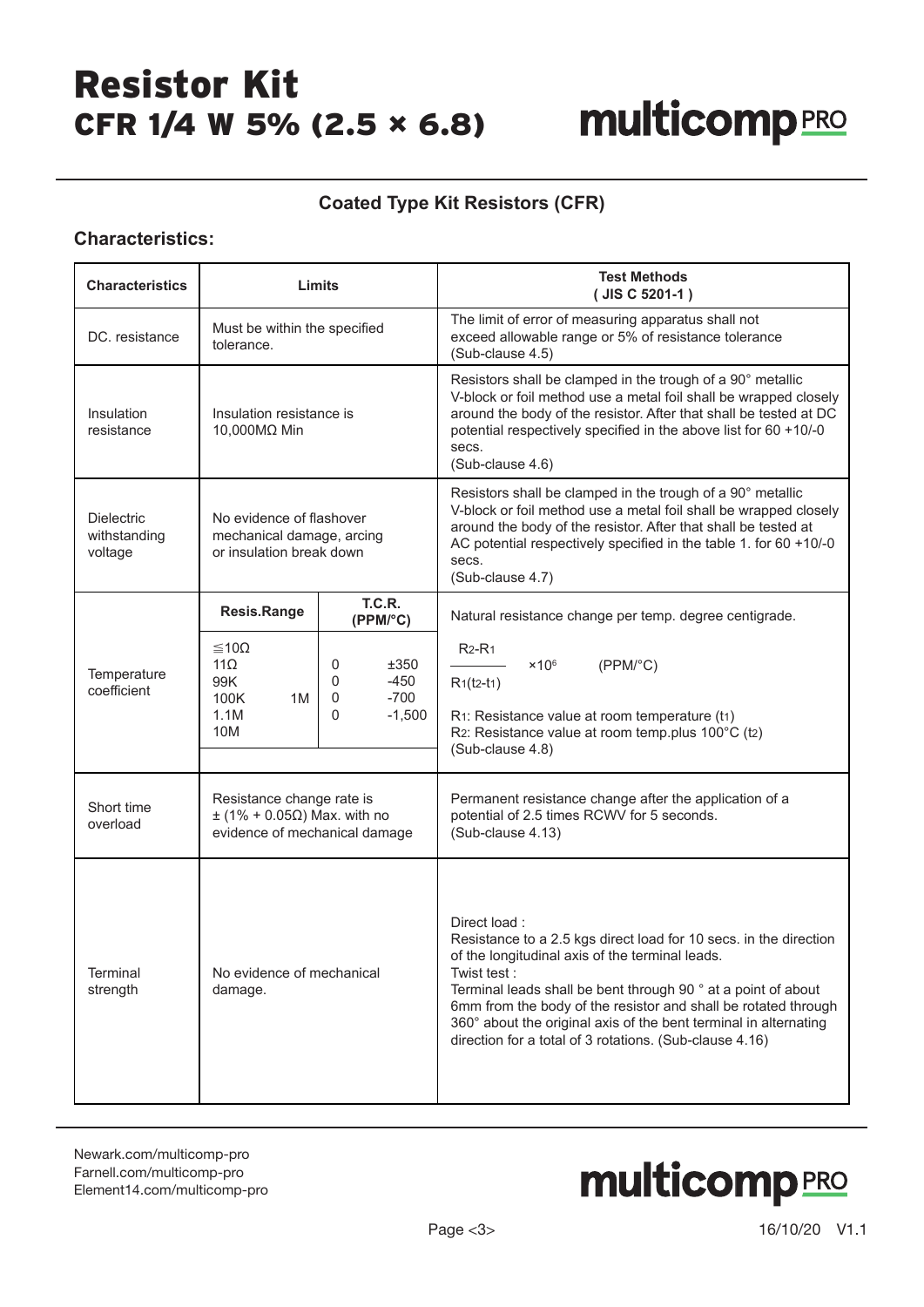# **multicomp**PRO

#### **Coated Type Kit Resistors (CFR)**

#### **Characteristics:**

| <b>Characteristics</b>          | Limits                                                                                                                   | <b>Test Methods</b><br>$(JIS C 5201-1)$                                                                                                                                                                                                                                                                                                                                                                  |  |  |
|---------------------------------|--------------------------------------------------------------------------------------------------------------------------|----------------------------------------------------------------------------------------------------------------------------------------------------------------------------------------------------------------------------------------------------------------------------------------------------------------------------------------------------------------------------------------------------------|--|--|
| Solderability                   | 95 % coverage Min.                                                                                                       | The area covered with a new, smooth clean, shiny and<br>continuous surface free from concentrated pinholes.<br>Test temp. of solder: 245°C ±3°C<br>Dwell time in solder: 2 to 3 seconds<br>(Sub-clause 4.17)                                                                                                                                                                                             |  |  |
| Soldering temp.<br>reference    | Electrical characteristics shall be<br>satisfied. Without distinct<br>deformation in appearance.<br>(95 % coverage Min.) | The leads immersed into solder bath to 3.2mm to 4.8mm from<br>the body. Permanent resistance change shall be checked.<br>Wave soldering condition: (2 cycles Max.)<br>Pre-heat: 100°C to 120°C, 30 ±5 sec.<br>Suggestion solder temp.: 235°C to 255°C, 10 sec. (Max.)<br>Peak temp.: 260°C<br>Hand soldering condition:<br>Hand Soldering bit temp.: 380 ±10°C<br>Dwell time in solder : $3 + 1/-0$ sec. |  |  |
| Resistance to<br>soldering heat | Resistance change rate is<br>$\pm$ (1% + 0.05 $\Omega$ ) Max. with no<br>evidence of mechanical damage.                  | Permanent resistance change when leads immersed to 3.2mm<br>to 4.8mm from the body in 350°C ±10°C solder for<br>$3 \pm 0.5$ seconds<br>(Sub-clause 4.18)                                                                                                                                                                                                                                                 |  |  |
|                                 |                                                                                                                          | Resistance change after continuous<br>5 cycles for duty shown below:                                                                                                                                                                                                                                                                                                                                     |  |  |
|                                 |                                                                                                                          | <b>Time</b><br><b>Step</b><br><b>Temperature</b>                                                                                                                                                                                                                                                                                                                                                         |  |  |
|                                 | Resistance change rate is                                                                                                | $-55^{\circ}$ C $\pm 3^{\circ}$ C<br>$\mathbf{1}$<br>30 mins                                                                                                                                                                                                                                                                                                                                             |  |  |
| Temperature<br>cycling          | $\pm$ (1% + 0.05 $\Omega$ ) Max. with no                                                                                 | $\overline{2}$<br>10 to 15 mins<br>Room temp.                                                                                                                                                                                                                                                                                                                                                            |  |  |
|                                 | evidence of mechanical damage.                                                                                           | +155°C ±2°C<br>3<br>30 mins                                                                                                                                                                                                                                                                                                                                                                              |  |  |
|                                 |                                                                                                                          | 4<br>10 to 15 mins<br>Room temp.                                                                                                                                                                                                                                                                                                                                                                         |  |  |
|                                 |                                                                                                                          | (Sub-clause 4.19)                                                                                                                                                                                                                                                                                                                                                                                        |  |  |
| Vibration                       | Resistance change rate is<br>$±$ (1% + 0.05Ω) Max.                                                                       | 55Hz, 3 planes 2hrs each<br>Total amplitude = 1.5mm<br>(Sub-clause 4.22)                                                                                                                                                                                                                                                                                                                                 |  |  |
| in humidity                     | Resistance value<br>$\Delta R/R$<br>$<$ 100 $k\Omega$<br>±3%<br>Normal<br>Type<br>±5%<br>$\geq$ 100k $\Omega$            | Resistance change after 1,000 hours Load life operating at<br>RCWV with duty cycle of<br>(1.5 hours "on", 0.5 hour "off") in a humidity<br>test chamber controlled at 40°C ±2°C<br>and 90 to 95 % relative humidity<br>(Sub-clause 4.24.2.1)                                                                                                                                                             |  |  |

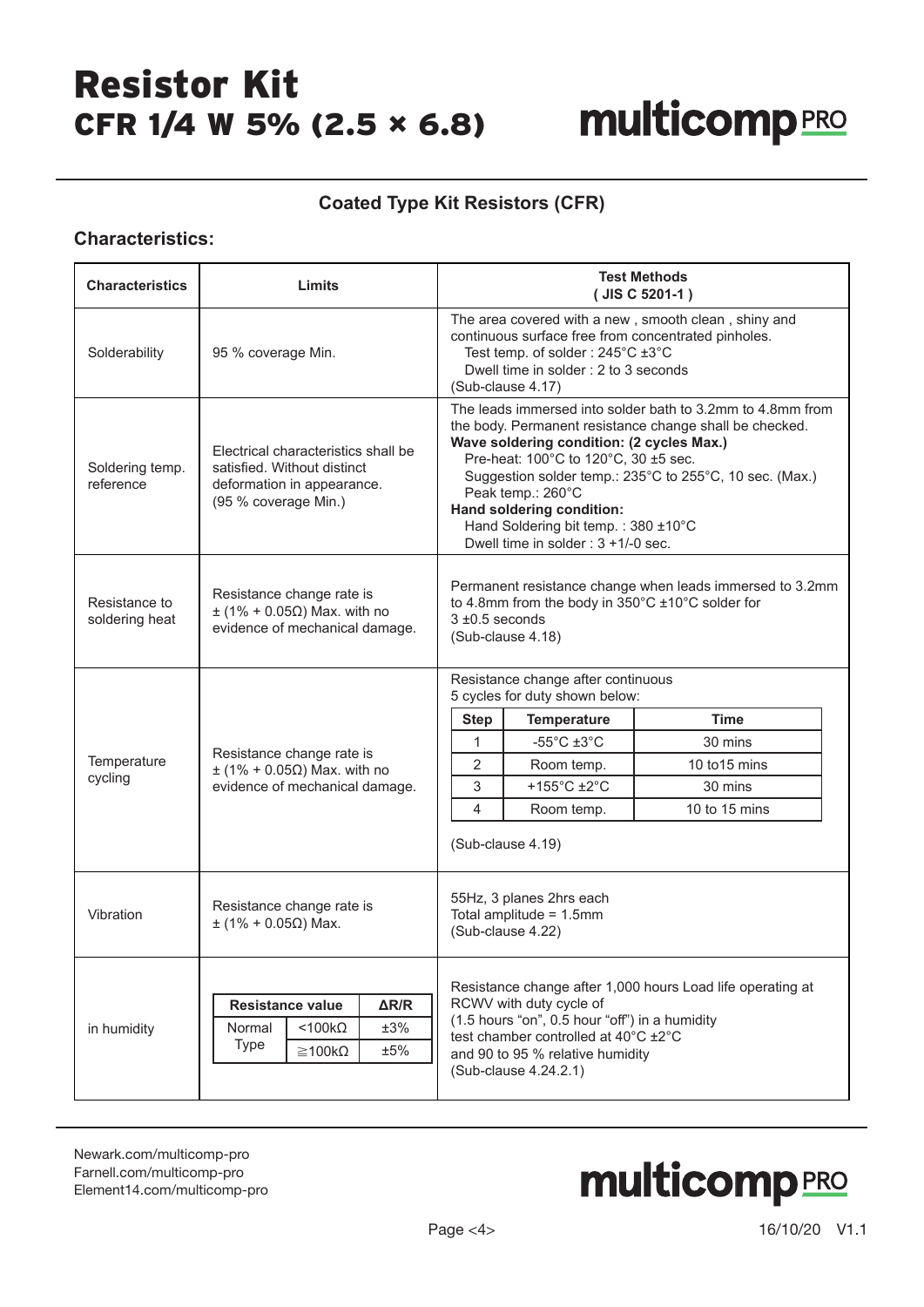## **multicomp**PRO

#### **Coated Type Kit Resistors (CFR)**

#### **Characteristics:**

| <b>Characteristics</b>   | Limits                                                  |                     |     | <b>Test Methods</b><br>JIS C 5201-1)                                                              |  |
|--------------------------|---------------------------------------------------------|---------------------|-----|---------------------------------------------------------------------------------------------------|--|
|                          | $\Delta$ R/R<br>Resistance value                        |                     |     | Permanent resistance change after 1,000 hours operating at<br>RCWV with duty cycle of             |  |
| Load life                | Normal                                                  | $<$ 56k $\Omega$    | ±2% | (1.5 hours "on", 0.5 hour "off") at                                                               |  |
|                          | Type                                                    | $\geq$ 56k $\Omega$ | ±3% | 70°C ±2°C ambient<br>(Sub-clause 4.25.1)                                                          |  |
| Resistance to<br>solvent | No deterioration of protective<br>coatings and markings |                     |     | Specimens shall be immersed in a bath of richroethane<br>completely for 3 minutes with ultrasonic |  |

#### **Dimension:**



| Type | <b>Power Rating</b> | $D$ (Max.)        | ∟ (Max.)          | $d \pm 0.05$ | H ±3             |
|------|---------------------|-------------------|-------------------|--------------|------------------|
| CR   | 1/4W                | 2.5 <sub>mm</sub> | 6.8 <sub>mm</sub> | $0.54$ mm    | 28 <sub>mm</sub> |

#### **Painting method:**

Welding point, terminal and lead wire, is permissible to be exposed without the outer coated cover. The extent should be within 1/2 of the are angle.



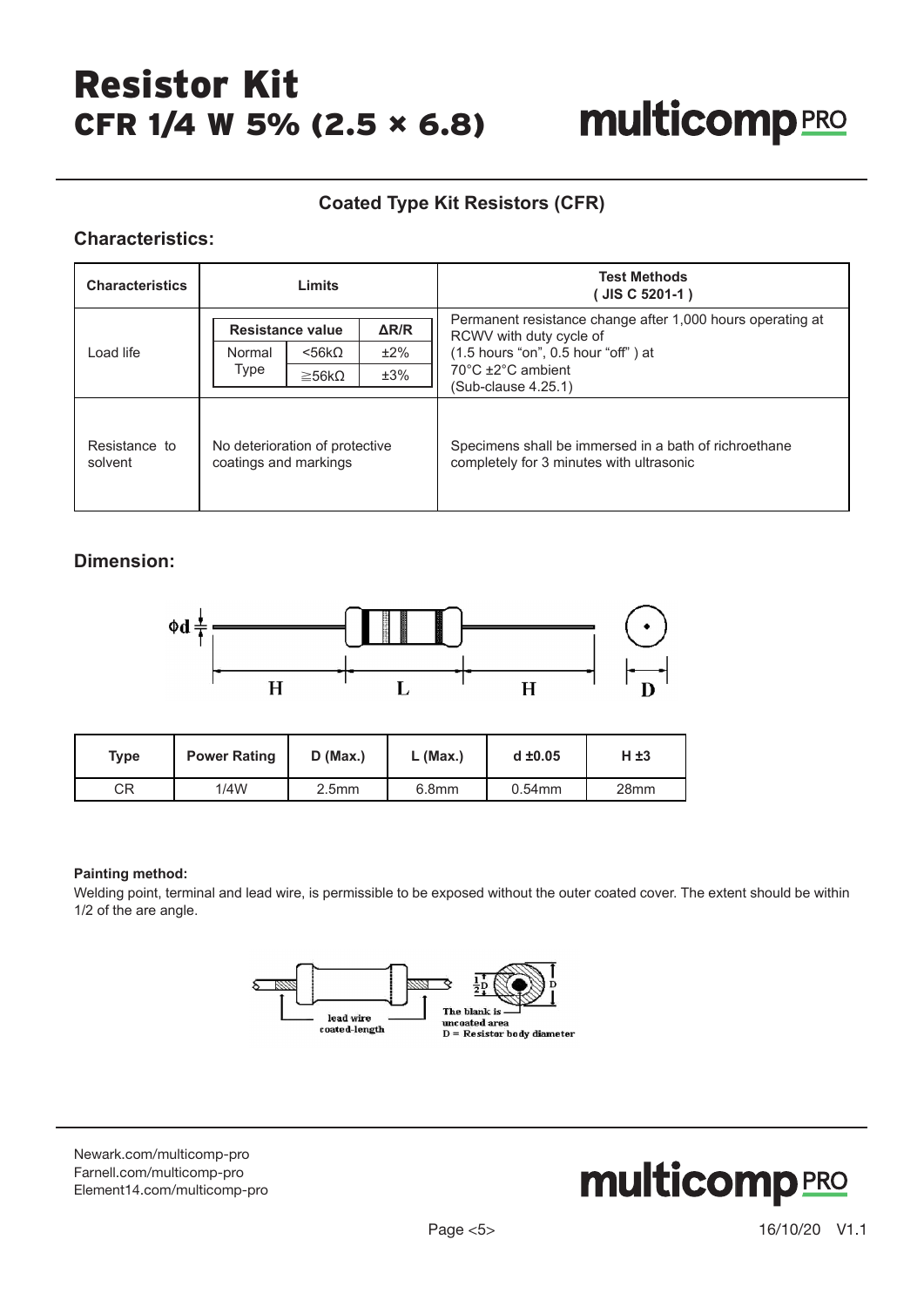# **multicomp**PRO

#### **Marking:**

#### **Resistor:**

 Resistors shall be marked with color coding colors shall be in accordance with JIS C 0802



#### **Kit Resistors:**

Insert for Coated Kit



Dimensions : Millimetres

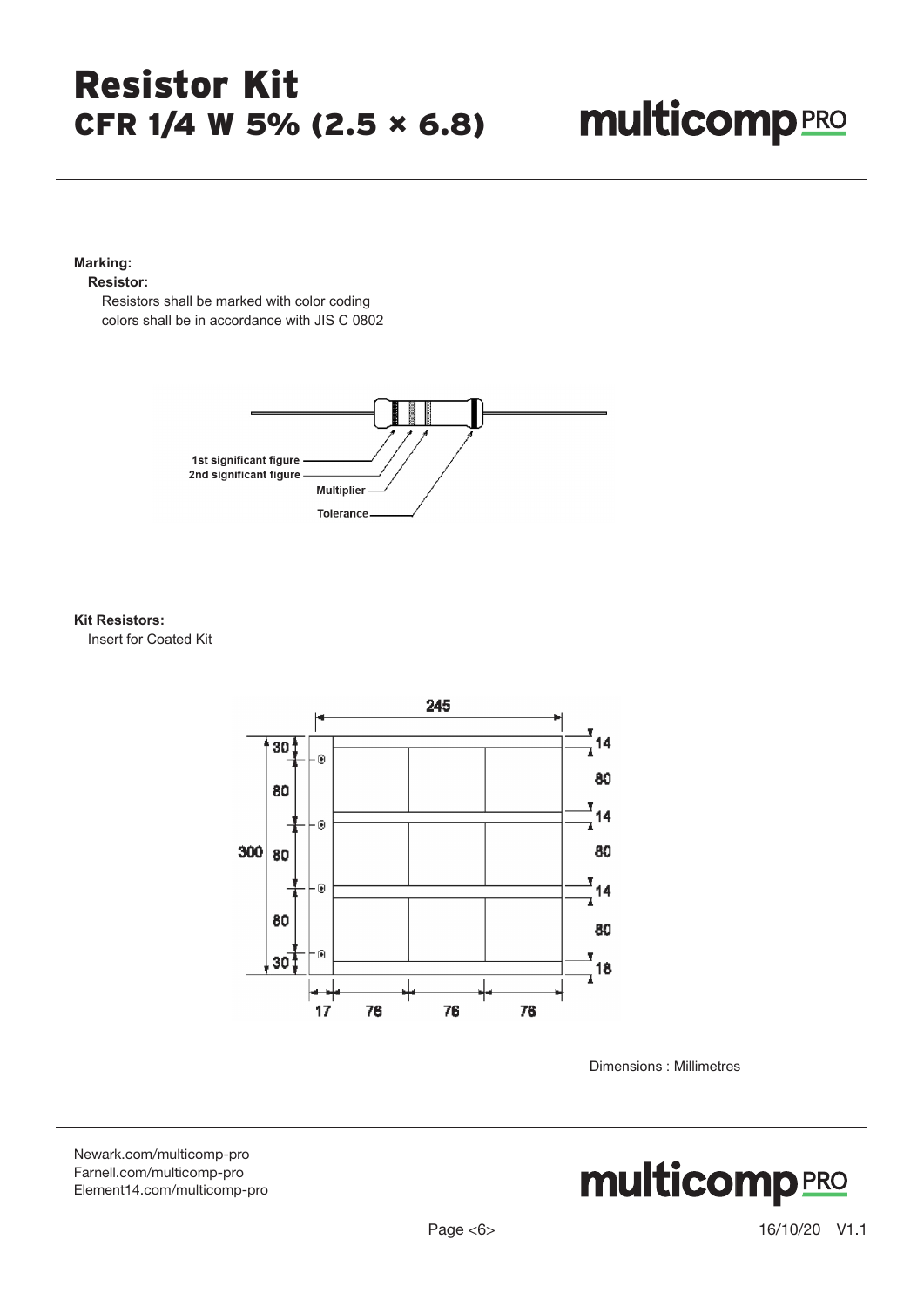**Album for Coated Kit:**



Dimensions : Millimetres

**\*\*Due to shipping processes, the resistors and inserts may not be in order\*\*** 

#### **Environment Related Substance:**

This product complies to EU RoHS directive, EU PAHs directive, EU PFOS directive and Halogen free.

Ozone layer depleting substances.

Ozone depleting substances are not used in our manufacturing process of this product.

This product is not manufactured using Chloro fluorocarbons (CFCs), Hydrochlorofluorocarbons (HCFCs),

Hydrobromofluorocarbons (HBFCs) or other ozone depleting substances in any phase of the manufacturing process.

#### **Storage Condition:**

The performance of these products, including the solderability, is guaranteed for a year from the date of arrival at your company, provided that they remain packed as they were when delivered and stored at a temperature of  $25^{\circ}$ C  $\pm$  5°C and a relative humidity of 60%RH ± 10%RH

Even within the above guarantee periods, do not store these products in the following conditions.

Otherwise, their electrical performance and/or solderability may be deteriorated, and the packaging materials

(e.g. taping materials) may be deformed or deteriorated, resulting in mounting failures.

1. In salty air or in air with a high concentration of corrosive gas, such as Cl2, H2S, NH3, SO2, or NO2

2. In direct sunlight

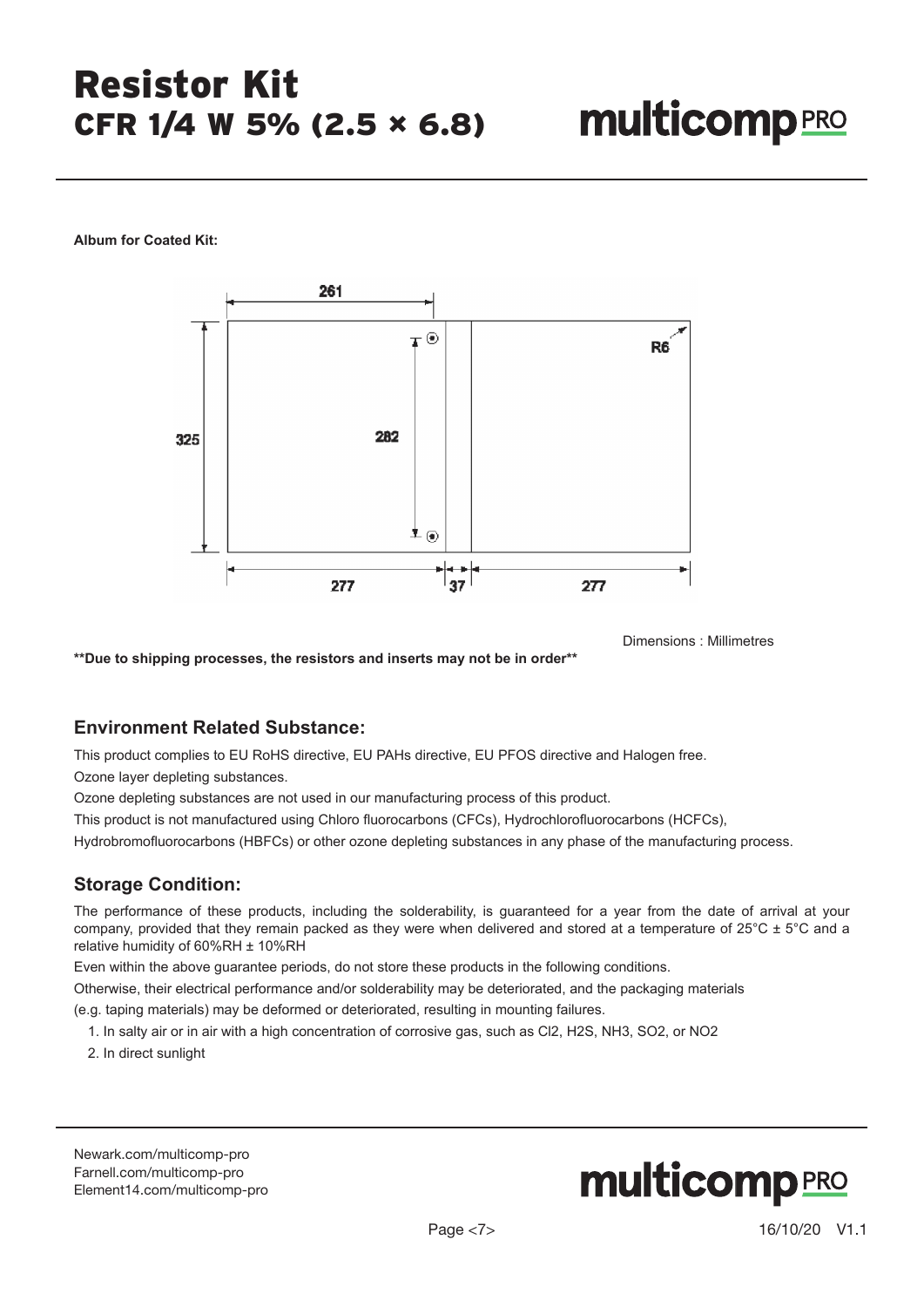# **multicomp**PRO

#### **Farnell in One Resistor Kit:**

| Item           | O/C     | Value           | <b>Part Number</b> | Item | O/C     | Value           | <b>Part Number</b> |
|----------------|---------|-----------------|--------------------|------|---------|-----------------|--------------------|
| $\mathbf{1}$   | 9339094 | 1R              | MCF 0.25W 1R       | 36   | 9339710 | 820R            | MCF 0.25W 820R     |
| $\overline{2}$ | 9339159 | 1R <sub>2</sub> | MCF 0.25W 1R2      | 37   | 9339051 | 1K              | MCF 0.25W 1K       |
| 3              | 9339213 | 1R <sub>5</sub> | MCF 0.25W 1R5      | 38   | 9339124 | 1K <sub>2</sub> | MCF 0.25W 1K2      |
| $\overline{4}$ | 9339272 | 1R8             | MCF 0.25W 1R8      | 39   | 9339183 | 1K <sub>5</sub> | MCF 0.25W 1K5      |
| 5              | 9339337 | 2R2             | MCF 0.25W 2R2      | 40   | 9339248 | <b>1K8</b>      | MCF 0.25W 1K8      |
| 6              | 9339396 | 2R7             | MCF 0.25W 2R7      | 41   | 9339302 | 2K2             | MCF 0.25W 2K2      |
| $\overline{7}$ | 9339450 | 3R3             | MCF 0.25W 3R3      | 42   | 9339361 | 2K7             | MCF 0.25W 2K7      |
| 8              | 9339515 | 3R9             | MCF 0.25W 3R9      | 43   | 9339426 | 3K <sub>3</sub> | MCF 0.25W 3K3      |
| 9              | 9339574 | 4R7             | MCF 0.25W 4R7      | 44   | 9339485 | 3K9             | MCF 0.25W 3K9      |
| 10             | 9339639 | 5R <sub>6</sub> | MCF 0.25W 5R6      | 45   | 9339540 | 4K7             | MCF 0.25W 4K7      |
| 11             | 9339698 | 6R <sub>8</sub> | MCF 0.25W 6R8      | 46   | 9339604 | 5K6             | MCF 0.25W 5K6      |
| 12             | 9339752 | 8R2             | MCF 0.25W 8R2      | 47   | 9339663 | 6K8             | MCF 0.25W 6K8      |
| 13             | 9339035 | 10R             | MCF 0.25W 10R      | 48   | 9339728 | 8K2             | MCF 0.25W 8K2      |
| 14             | 9339108 | 12R             | MCF 0.25W 12R      | 49   | 9339060 | 10K             | MCF 0.25W 10K      |
| 15             | 9339167 | 15R             | MCF 0.25W 15R      | 50   | 9339132 | 12K             | MCF 0.25W 12K      |
| 16             | 9339221 | 18R             | MCF 0.25W 18R      | 51   | 9339191 | 15K             | MCF 0.25W 15K      |
| 17             | 9339280 | 22R             | MCF 0.25W 22R      | 52   | 9339256 | 18K             | MCF 0.25W 18K      |
| 18             | 9339345 | 27R             | MCF 0.25W 27R      | 53   | 9339310 | 22K             | MCF 0.25W 22K      |
| 19             | 9339400 | 33R             | MCF 0.25W 33R      | 54   | 9339370 | 27K             | MCF 0.25W 27K      |
| 20             | 9339469 | 39R             | MCF 0.25W 39R      | 55   | 9339434 | 33K             | MCF 0.25W 33K      |
| 21             | 9339523 | 47R             | MCF 0.25W 47R      | 56   | 9339493 | 39K             | MCF 0.25W 39K      |
| 22             | 9339582 | 56R             | MCF 0.25W 56R      | 57   | 9339558 | 47K             | MCF 0.25W 47K      |
| 23             | 9339647 | 68R             | MCF 0.25W 68R      | 58   | 9339612 | 56K             | MCF 0.25W 56K      |
| 24             | 9339701 | 82R             | MCF 0.25W 82R      | 59   | 9339671 | 68K             | MCF 0.25W 68K      |
| 25             | 9339043 | 100R            | MCF 0.25W 100R     | 60   | 9339736 | 82K             | MCF 0.25W 82K      |
| 26             | 9339116 | 120R            | MCF 0.25W 120R     | 61   | 9339078 | 100K            | MCF 0.25W 100K     |
| 27             | 9339175 | 150R            | MCF 0.25W 150R     | 62   | 9339140 | 120K            | MCF 0.25W 120K     |
| 28             | 9339230 | 180R            | MCF 0.25W 180R     | 63   | 9339205 | 150K            | MCF 0.25W 150K     |
| 29             | 9339299 | 220R            | MCF 0.25W 220R     | 64   | 9339264 | 180K            | MCF 0.25W 180K     |
| 30             | 9339353 | 270R            | MCF 0.25W 270R     | 65   | 9339329 | 220K            | MCF 0.25W 220K     |
| 31             | 9339418 | 330R            | MCF 0.25W 330R     | 66   | 9339388 | 270K            | MCF 0.25W 270K     |
| 32             | 9339477 | 390R            | MCF 0.25W 390R     | 67   | 9339442 | 330K            | MCF 0.25W 330K     |
| 33             | 9339531 | 470R            | MCF 0.25W 470R     | 68   | 9339507 | 390K            | MCF 0.25W 390K     |
| 34             | 9339590 | 560R            | MCF 0.25W 560R     | 69   | 9339566 | 470K            | MCF 0.25W 470K     |
| 35             | 9339655 | 680R            | MCF 0.25W 680R     | 70   | 9339620 | 560K            | MCF 0.25W 560K     |